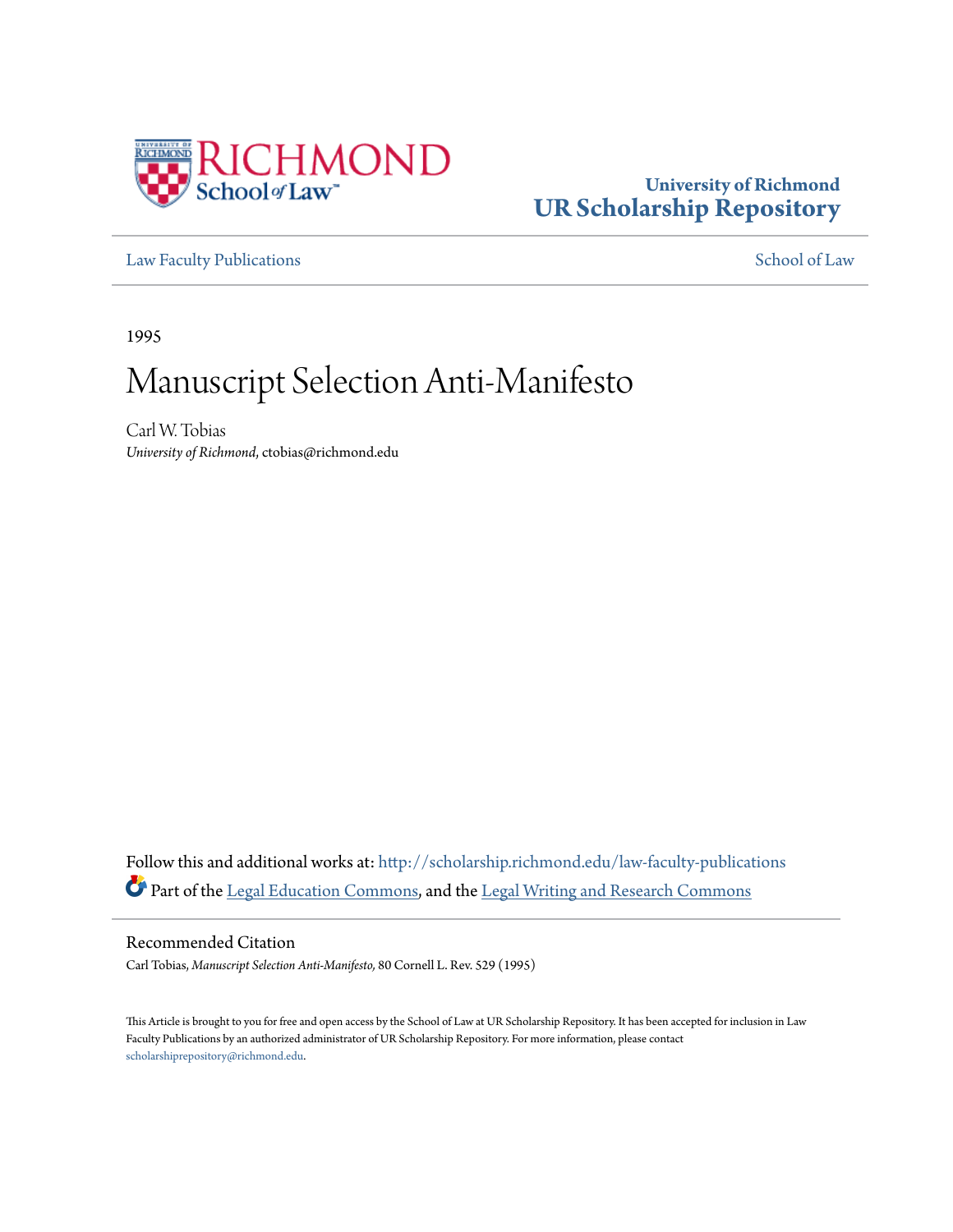# MANUSCRIPT SELECTION ANTI-MANIFESTO

# *Carl Tobia.st*

#### **INTRODUCTION**

An *Author's Manifesto (Manifesto)* constructively criticizes the amazingly arcane process of law review publication and affords salient suggestions for its improvement.1 The essay treats two aspects of this process—the selection of manuscripts and the editing of articles which sustain that venerable institution: student-edited law journals. *Manifesto* regales readers with many terrible tales of travesties which involve article editing but recounts comparatively few sordid stories that implicate manuscript selection. Because more, and more outrageous, abuses attend the wild and wonderful process of choosing articles, this piece focuses on manuscript selection-principally through the lens of my experiences and those of numerous colleagues, friends, and acquaintances. That effort has as much redeeming social value as, and is considerably more fun than, the empirical study of the publication process which Professors Gordon and Lindgren propose. I also have different perspectives than those two professors, as I teach at a law school that *U.S. News and World Report* recently ranked in the fourth quintile.2

t Professor of Law, University of Montana. I wish to thank Mary Becker, Derrick Bell, Paul Brest, Guido Calabresi, Richard Delgado, Frank Easterbrook, Marc Galanter, Richard Posner, Cass Sunstein, Laurence Tribe, and Patricia Williams. The stars in this note are meant to impress you with the luminaries whom I know and to reassure you that brilliant critics have analyzed this piece. Although everyone listed would certainly have afforded trenchant suggestions, none of them has actually read it. *See* Arthur D. Austin, *The "Custom of Vetting" as a Substitute for Peer Review,* 32 Aruz. L. REv. 1 (1990).

I also want to thank several individuals who did read the Article. These include Jim Lindgren, who wrote the essay to which I respond. *See infra* note 1 and accompanying text. Moreover, I thank Beth Brennan and Peggy Sanner-who correctly thought that my Article was sufficiently universal to warrant circulating copies to journals other than the *Univer*sity *of Chicago* Law *Review,* which published Professor Lindgren's essay-as well as those law reviews that offered to publish the manuscript. Furthermore, I thank Rod Smith and Bari Burke for their strong support of my scholarship, even though Bari expressed reservations about my choice of topic. I thank as well Cecelia Palmer and Charlotte Wilmerton for processing this piece, and the Harris Trust for generous, continuing support. Errors that remain are mine.

See James Lindgren, *An Author's Manifesto*, 61 U. CHI. L. REv. 527 (1994). Professor Wendy J. Gordon penned a response titled *Counter-Manifesto: Student-Edited Reviews and the Intellectual Properties of Scholarship. See* id. at 541. The Articles Editors contributed *A* Re*sponse. See* id. at 553.

<sup>2</sup> *See A Lang Shot, At Best,* U.S. NEWS & WORLD REPORT, Mar. 21, 1994, at 72, 74. I always write for the elite law reviews, even if those journals evince little appreciation of this fact by printing my work. The enclosed curriculum vitae is meant to assuage any concerns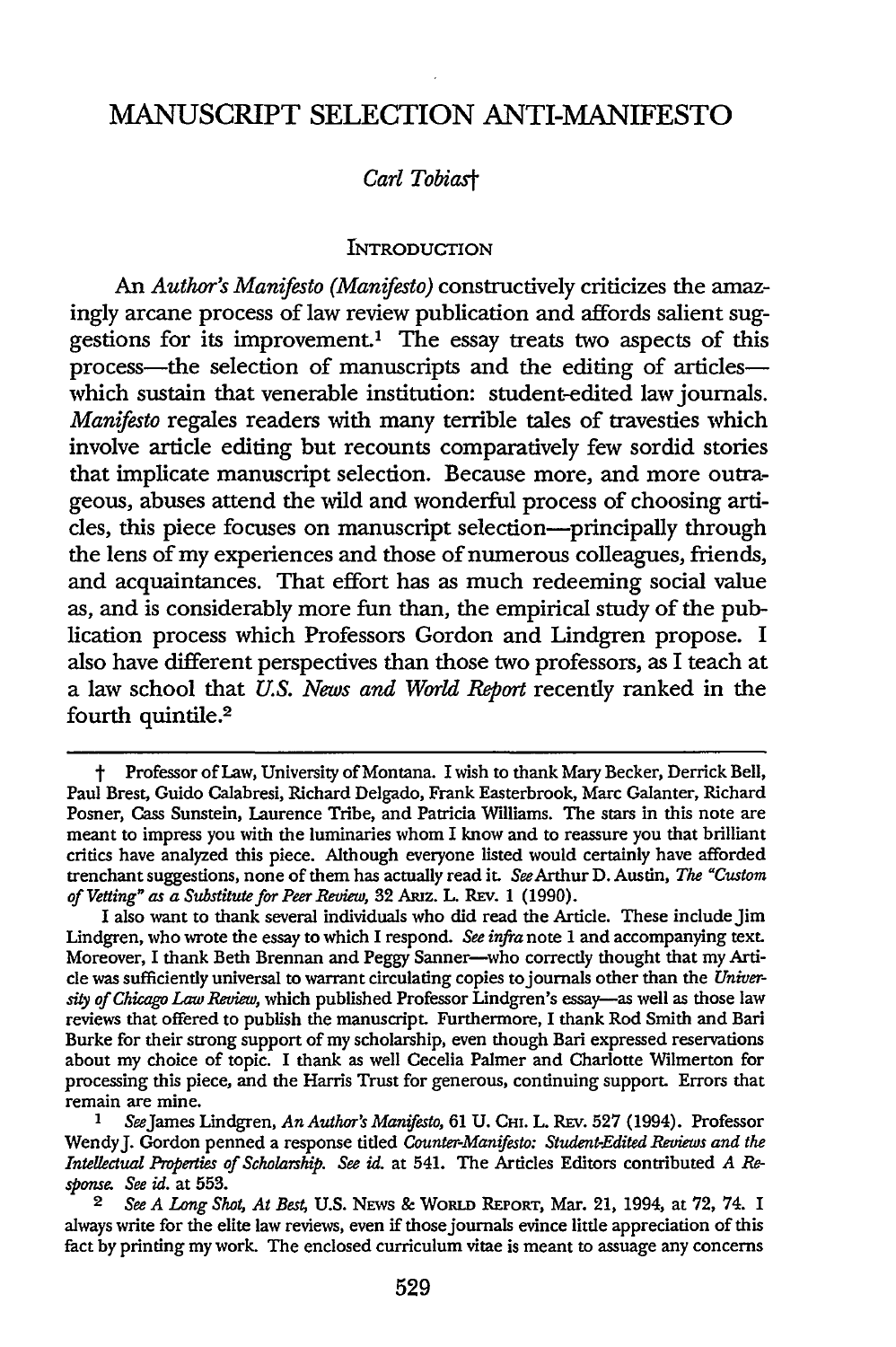# MANUSCRIPT SELECTION

# A. Why Manuscript Selection is a Crapshoot

Many obsexvers consider manuscript selection to be a somewhat sophisticated crapshoot-academic law's version of legalized gambling, albeit more refined. A cluster of reasons explains this perception: Too few articles editors, who have too little time and too little understanding of the substance, style and footnotes in the submissions that they receive, must review too many pieces, too few of which the law journals can publish.

### 1. *Editors' Preferences*

Although editorial boards may have insufficient appreciation of submissions' subject matter, form and footnotes, they by no means lack preferences. Indeed, most editors possess strong predilections and act on them compulsively when making publication offers. One set of substantive preferences involves hot, trendy or cute topics. For a recent, but ubiquitous, example, consider editors' receptivity to the ideas of certain continental philosophers.3 One difficulty with the apotheosis of these figures is the reviews' apparent ignorance that other disciplines had already discovered them. Many law journals thus publish articles premised on works by thinkers whose ideas have long since lost their cachet—or have even been discredited. For example, an elite review editor was apparently so transfixed by an allusion to a rather obscure modern philosopher-who was invoked in the first footnote of a manuscript but treated only incidentally in the remaining ninety-nine pages-that she nearly forgot that her purpose in telephoning the author was to make an offer.

Editors have a remarkable penchant for publishing incomprehensible ideas—especially when impenetrability is enhanced by prose so turgid that it is thicker than treacle. Numerous authors have ascribed these pexverse predilections to the theory that the writing must be brilliant if the reader cannot understand it. Editors also harbor certain preferences relating to format and style. Most authors' experiences confirm *Manifesto's* view that journals prefer to publish exhaustively footnoted tomes which appear conventional. I concur with Professor Lindgren, even though I employ shorter, non-tradi-

which you might have about publishing writers who teach at less prestigious schools by showing that I have authored articles in the *Columbia, Cornell, and Stanford Law* Reviews and many respectable journals, despite my non-elite institutional affiliation. The *Cornell Law Review* has exercised good judgment for the second time by printing this Article.

<sup>3</sup> A search by Fran Wells, computer-reference librarian at the University of Montana Law School, on February 6, 1995, found more than 350 law review articles that cited Jacques Derrida and nearly 250 law review articles that cited Michel Foucault.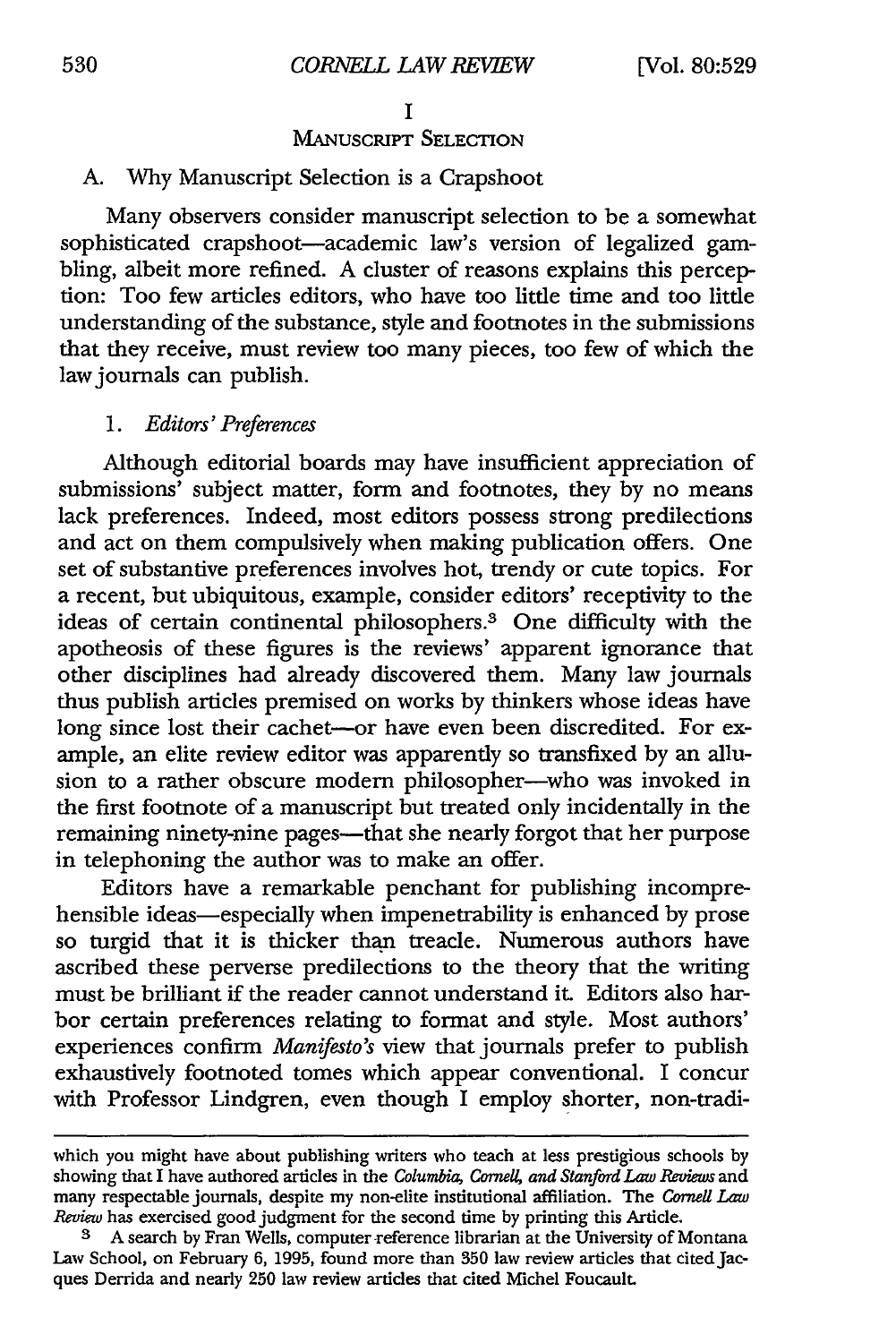tional forms because they are more effective and easier to write and read.4 Reviews' footnote fetishism is so pervasive, so familiar to the authors who loath it, and so skillfully recounted in *Manifesto* as to warrant little treatment here.<sup>5</sup>

## 2. *Space Limitations*

Another reason why writers find selection a crapshoot is the minuscule number of articles that the elite journals actually print. Those reviews annually receive more than 1200 manuscripts and publish a little over a dozen. The journals devote many of their precious few slots to faculty at their institutions or at schools that occupy loftier positions in the pantheon of legal education and to symposia and "recent developments" issues. Consequently, the most likely reaction to a manuscript by the editors of those reviews that are published at the 100 or so institutions which think that they are in the top ten is to send authors a conciliatory, if trite, form rejection letter.<sup>6</sup>

# 3. *Time Constraints*

The limited time that editors have for considering pieces also lends credence to the crapshoot theory of manuscript selection. For

Novices, tenure-seekers, and others who wish to publish in elite journals ignore these preferences of editors at their peril. A final example involves appearance—which is at least as significant as reality. This means that authors should only submit manuscripts which look as complete as possible and that tendering the text without foomotes is a no-no. Articles editors who confront piles of manuscripts will obviously be more sympathetic to pieces which include foomotes.

6 Dear Author (or your name, if you are lucky):

Each year, authors submit approximately 1000 manuscripts to the *Elite*  Law *journal.* Many pieces, including yours, are of the highest quality. The *journal* can only print twenty articles in each volume, which requires that the *journal* forgo a number of excellent manuscripts. (Unfortunately, your piece is among the unselected 980).

Although the editors found your manuscript to be very interesting and extremely well written, the *journal* is unable to make a publication offer. Should you produce future pieces, the *journal* hopes that you will consider it as a possible forum for your ideas.

#### Sincerely,

#### The Editors

This is a pastiche of several classics of the genre. See also infra note 21 and accompanying text. *See generally* D.H. Kaye, *Dear Editor,* 39 J. LEGAL EDUC. 427 (1989).

<sup>4</sup> Wimess this Article. Professor Gordon cogently defends thorough, fully foomoted treatment. *See* Gordon, *supra* note 1, at 547-49. Other rubrics can be equally effective, particularly when the foundations have been developed elsewhere. *See also* Lindgren, *supra*  note 1, at 531 (arguing that shorter rubrics will permit publication of twice as much work).

<sup>5</sup> Foomote fetishism fosters forms featuring foomote fetishism. *See, e.g.,* Arthur D. Austin, *Footnotes as Product Differentiation,* 40 VAND. L. REv. 1131 (1987); Abner J. Mikva, *Goodbye to Footnotes, 56 U. COLO. L. REV. 647 (1985). In his Prologue to Don Quixote,* Cervantes supplied a timeless rejoinder to this law review predeliction: "I am by nature too slack and indolent to go in search of authors to, say for me what I myself can say without them." MIGUEL DE CERVANTES SAAVEDRA, DoN QUIXOTE DE LA MANCHA 43 {Walter Starkie ed., The New American Library 1964) (Part I, 1605; Part II, 1615).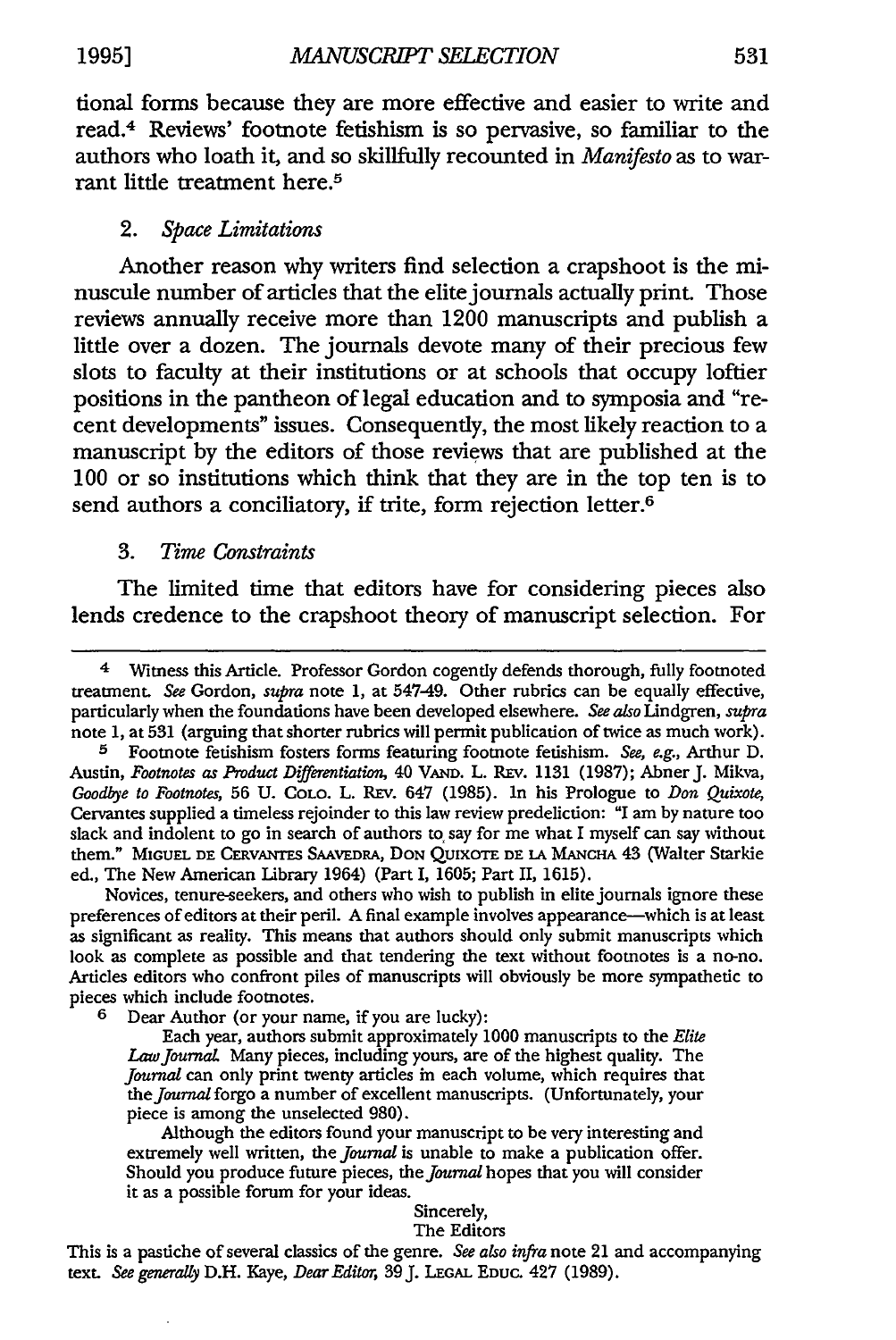example, I have friends who committed articles to the *Fordham* and Georgia Law Reviews and the *Kentucky Law Journal* respectively when deadlines expired. The writers then received offers from the *Stanford, University* of *Pennsylvania,* and *Texas Law Reviews* that they could not accept.7

## 4. *Unpredictability*

An additional reason why authors regard selection as a crapshoot is the unpredictable nature of bargaining with the reviews. My recent ordeal in placing a fifty-page, 250-footnote, piece is illustrative, if not exemplary. After receiving an offer from a respectable review whose school *U.S. News* ranks in the top fifty, 8 I asked numerous (putatively superior) journals for expedited consideration of my piece. None of my other work has elicited such a large number of recommendations to publish from articles editors and so few offers from editors-in-chief. I received the usual litany of predictable, if inconsistent, responses: too long, too short; too doctrinal, too theoretical; too much background, not enough background; too much analysis, insufficient analysis; too many suggestions, not enough suggestions.

This manuscript also attracted an incredible number of the "editors liked your piece but": (I) we recently published a paper in that broad field, in that narrower area, on that specific topic;  $(2)$  we published an article by you in our last volume, three years earlier, a decade ago; or (3) we just assumed office and are cautious, overcommitted, studying for finals, only publishing famous authors. The difficulty in interpreting these responses lies in knowing whether the reviews are trying to blow you off, are attempting to let you down nicely, or really do like the manuscript.

I suggested to editors who did not flatly reject the piece that I would call as my deadlines approached. Realizing that they had nothing to lose, the staffs of a number of journals agreed to this arrangement.<sup>9</sup> When I later persisted, most of the editors politely demurred, and a few simply said forget it.

Before the odyssey of this piece was completed, it took another perplexing, if pleasant, tum. One review, which had earlier sent me a

<sup>7</sup> Writers and journals occasionally breach publication commitments. *See* Lindgren, *supra* note 1, at 529. Reneging, however, is very bad form. News travels fast in the legal academy, while authors never forget, and even reviews can remember despite the ostensible obstacles to institutional memory. *See infra* note 29.

<sup>8</sup> Non-elite, but respectable, journals generally treat authors better and have less insufferable editors. These reviews accord pieces fairer and faster reads, while the editors have less need to wield a wicked red pen to justify their editorial existences.

<sup>9</sup> Indeed, by this means, the editors probably believed that they could put off reckoning with me altogether-hoping that they could escape town before I found them, that some other journal would put me out of my misery, or that I would simply go away.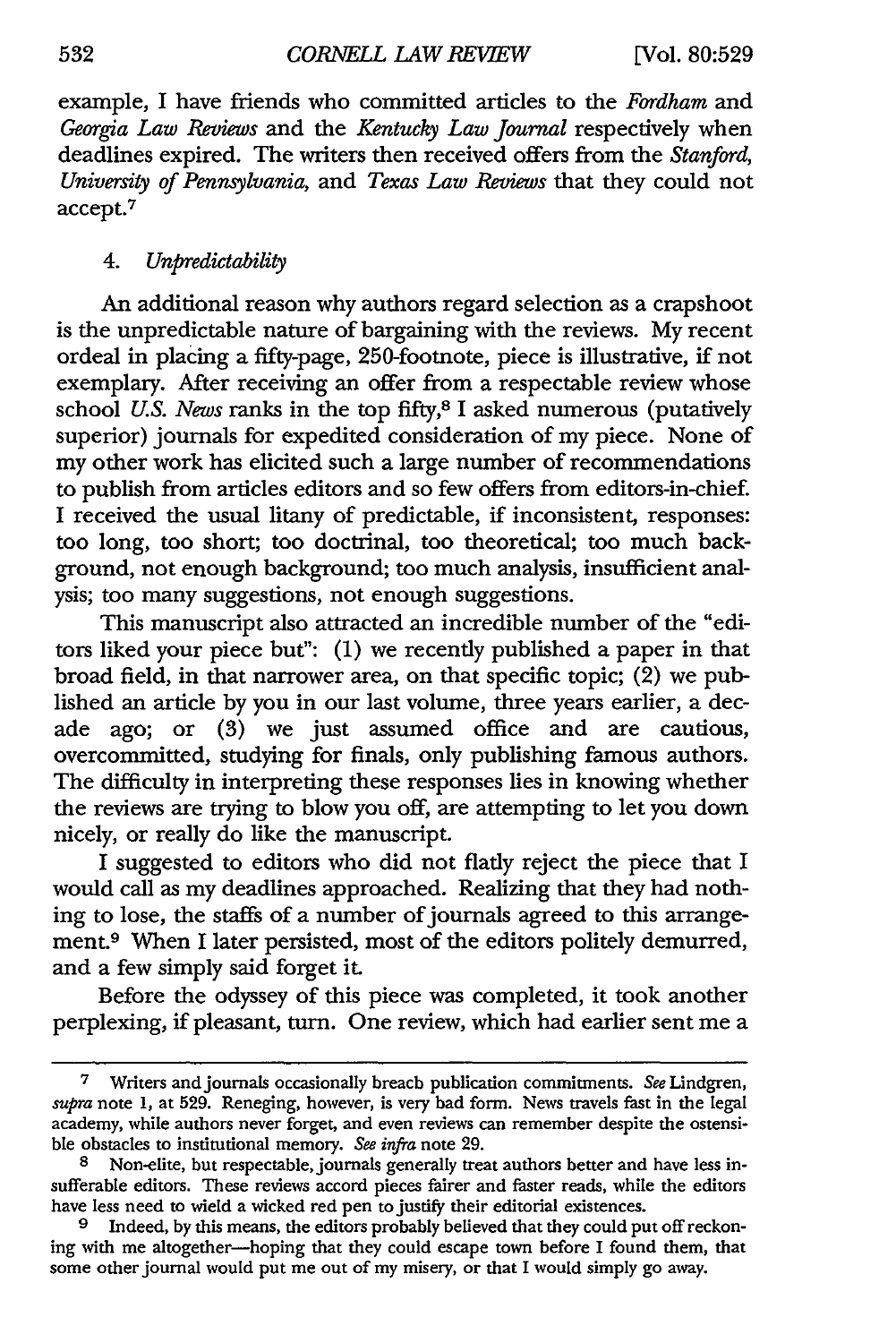form rejection letter, actually made an offer.<sup>10</sup> Indeed, three other journals similarly proceeded to ignore their prior rejections and make offers! The journal that ultimately published the piece was one of those four offerors which had initially rejected it-and the review committed only after having failed to respond to five requests for expedited consideration.

# B. Implications of the Manuscript Selection Crapshoot

I. *Mistakes* 

The restrictions of expertise, time and space, as well as the enormous quantity of submissions, naturally foster mistakes and misunderstandings. And in fairness, the responsibility for these problems does not lie solely with editors. Authors create the manuscript glut; most writers tender multiple submissions, and some send dozens.<sup>11</sup> I once had the memorable experience of discovering that many, but not all, copies of a piece never reached reviews. I immediately resubmitted to every journal; however, the self-inflicted delay limited my placement possibilities because it was December and I wanted to publish promptly.<sup>12</sup>

When authors receive initial offers, they may create confusion if they have not mastered the fine art of talking with editors. For example, I only had to call several journals informing them that another review had offered to publish a particular piece before I realized that the editors would think that I was withdrawing my piece, unless I simultaneously requested an expedited review. Miscommunications can also result when an author fails to insist on speaking to someone who is authorized to make publication decisions.

<sup>10</sup> Concerns that the editor-in-chief had earlier expressed about the quantity of descriptive material, the amount of critical analysis, and the number of outstanding offers miraculously disappeared.

<sup>11</sup> Authors figure that broad distribution maximizes placement prospects and that it's only paper. These views are gratifying because they support the wood products industry which sustains the economy of the state in which I teach. *See generally* Erik M.Jensen, *The*  Law *Review Manuscript Glut: The Need for Guidelines,* 39 J. LEGAL Eouc. 383 (1989); William C. Whitford, *The Need for an Exclusive Submission Policy for* Law *Review Articles,* 1994 Wis. L REv. 231. •

<sup>12</sup> Many writers have had similarly delightful experiences, such as learning that reviews could not find their submissions. Some authors understandably cannot relax until manuscripts actually reach the designated destination, reasoning that pieces can be dead on arrival, if journals fail to receive them.

A few writers even agonize over the preferred mode of transmission, but most authors appear content to use the United States Post Office. Writers who do not trust the postal service, who cannot meet their own deadlines, or who are anal retentive, can select from a broad spectrum of alternatives, including faxing, overnighting (Federal Express, UPS, or Express Mail and other services), and second-day delivery. Use of these measures affords the benefits of prompter, reasonably well-guaranteed receipt, but their invocation may leave editors thinking that authors cannot make deadlines or are overly anxious.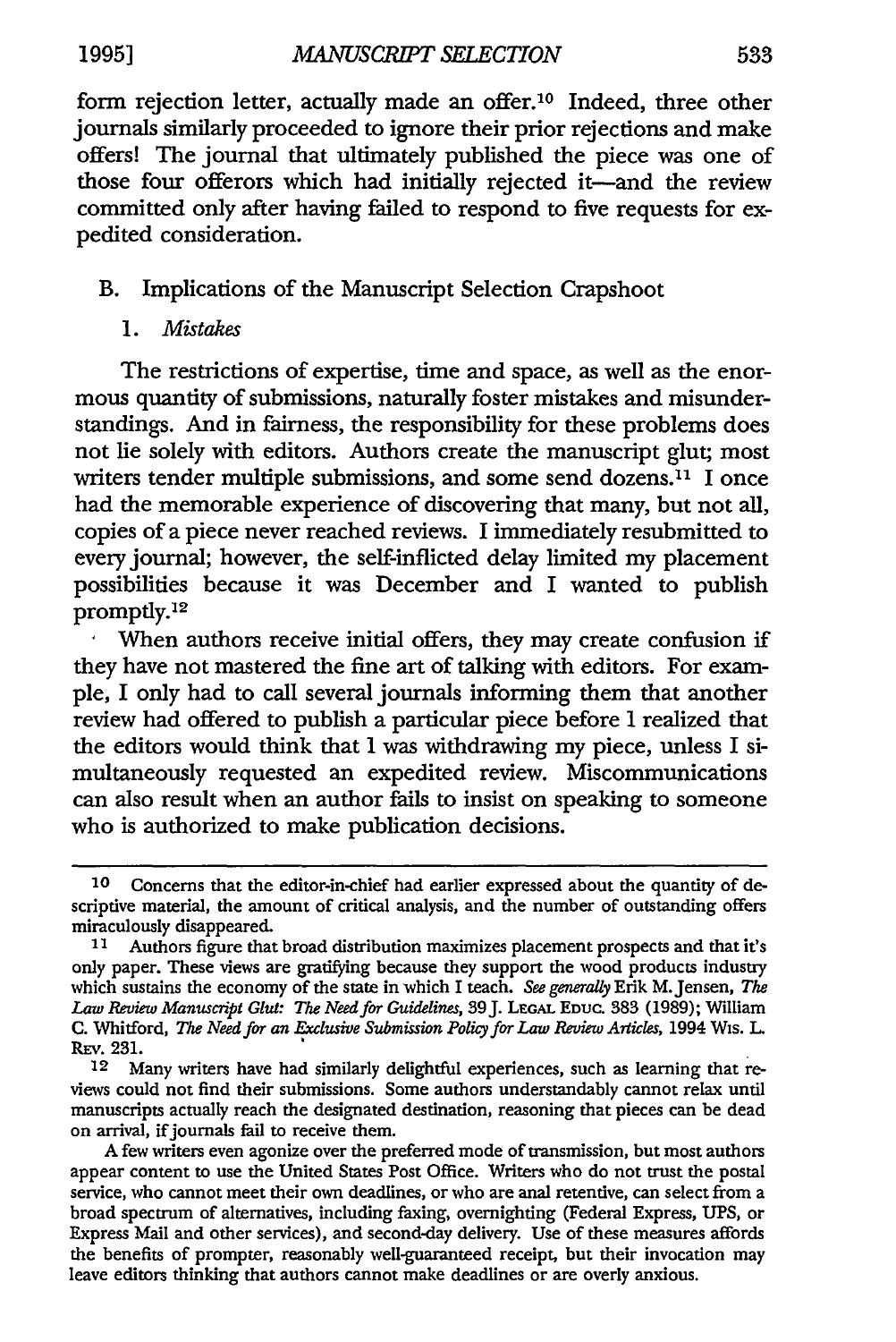Editors, however, bear concomitant responsibility. For example, journals have lost, communicated to the wrong individual, or misunderstood both handwritten messages and ones left on mechanical contrivances. As observed above, reviews have lost, destroyed, misplaced, or failed to comprehend manuscripts. Authors have overnighted innumerable pieces to journals that were unable to locate them weeks or months later. The culprit frequently is the editor who has left the office, the school, the city, the state, or the nation with the review's only copy.13

## 2. *Editors' Ingenuity*

The temporal and space constraints, the limited expertise, and the manuscript crunch understandably lead journals to invent ingenious methods for selecting pieces. Two stories in *Manifesto* are illustrative and confirm the suspicions of many faculty who teach at nonelite schools. One review reportedly sorted submissions based on the prestige of writers' institutions, and accorded serious consideration only to those manuscripts in the better stack.<sup>14</sup> Another journal's editors, after much debate, decided against "taking a chance" on the non-elite school of an author whose piece they liked very much.15

Editors of most elite reviews frequently do not read manuscripts until writers call with an offer. A number of journals ask the offeror's identity, and a few even refuse to expedite review absent that information.16 These editors seem content to let less prestigious journals perform initial screens, in the apparent belief that only a narrow field of high quality manuscripts will eventually float to the apex of the hierarchy. Some reviews apply other, less creative mechanisms.17

The above practices are predictable, given a system in which prestige is the coin of the realm. Just as editors seemingly want to print manuscripts of authors who teach at elite institutions, so do writers

<sup>13</sup> These anecdotes, particularly the inattention to detail, do not inspire great confidence in the treatment that manuscripts will receive should the editors actually puhlish them.<br> $\frac{14}{14}$ 

<sup>14</sup> *See* Lindgren, *supra* note 1, at 530 (story numher 12).

See id. (story number 10). The editors subsequently published a manuscript on the same subject by an author at an elite institution-even though they considered it inferior to the manuscript that they rejected. *Id.* 16 Authors who have offers from jou

Authors who have offers from journals with reputations so mediocre that revealing their identities would be counterproductive attempt to finesse this situation. Savvy writers may not answer, forcing the editors to make independent judgments, or may employ humor, saying that offers are from Harvard and Yale.

<sup>17</sup> One practice involves asking the caller's name, to which alert authors respond "Ruth Bader Ginsburg" or "Laurence Tribe." Such identification blunts journals' patented response that the editor sought is not available but the recipient would be happy to take a message. Indeed, one editor whom I surprised in the law review office on a weekend first feebly attempted to disguise bis voice and, apparently recognizing the effort's tepid nature, simply dissembled by saying that he, himself, was not there.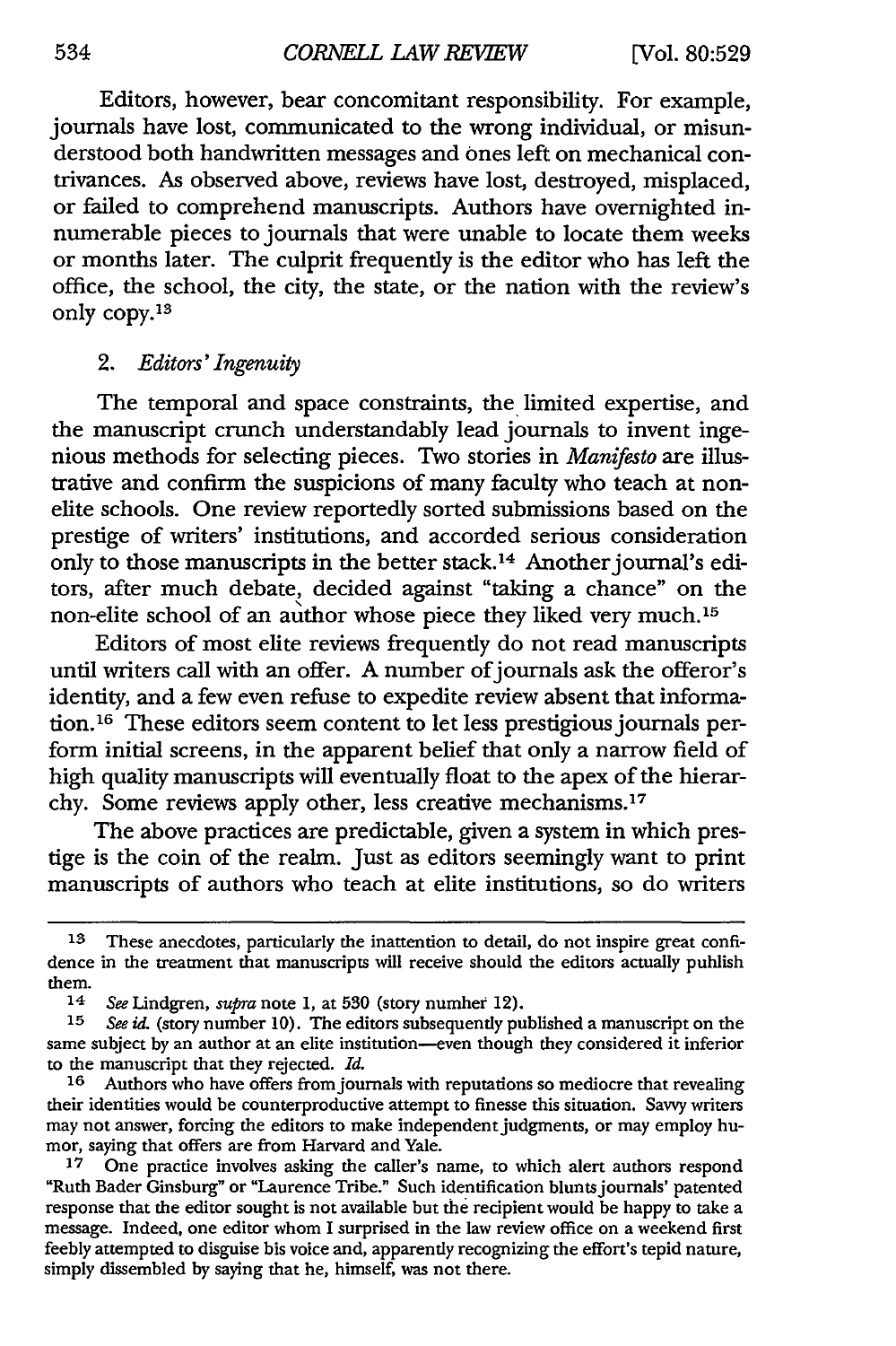apparently think that the truly prestigious journals are only published by schools whose zip codes begin with zero. The University of Chicago would have been an exception, if its law review had published this Article. is

Law reviews use many techniques for encouraging authors to accept offers, when three positive reads magically transmogrify them from simpering supplicants to wonderful writers and convert their garbled gibberish into pearly prose. One mechanism is flattery, whereby editors lavish praise on authors. Journals also employ inducements such as promises of lead article status, of responses from renowned writers, or of being published in the same issue as other legal luminaries. Additional measures, including short deadlines, are used to pressure authors into accepting an offer. This device, however, can strain editorial relationships and even backfire, as was the case with a journal which granted me one week to accept its offer. The editor, in an apparent fit of pique when I sought a two day extension of the review's deadline, accused me of "really beating the bushes"—only to have to work with me when the shrubbery yielded nothing better.

# 3. *Dealing With Disappointment*

Few people, least of all individuals with egos as gigantic and as fragile as those of most law professors, relish rejection. Many writers, therefore, have developed strategies for dealing with disappointment in the form of a rejection letter-or worse yet, in the form of a verbal phone rejection, for which voice mail is a welcome technological advance.

Some authors attempt to rationalize their rejections. Recognizing that the selection process is a crapshoot, writers tell themselves that quality of placement may be unrelated to quality of manuscript. Others find it helpful to determine precisely how journals reached their decision to reject a piece. I, however, derive scant solace from learning that one more vote of five would have yielded an offer from the *Minnesota Law Review*, that my manuscript sharply divided the *Cali-*

<sup>18</sup> The *University of Chicago Law* Review's system for expediting review-whereby the editors only call authors by their deadlines if the board has decided to make an offerillustrates both the potential for miscommunication and the ingenuity of editors. The *University of Chicago Law* Review's peculiar form of non-communication leaves authors wondering whether the editors have affirmatively rejected the manuscript, have had insufficient time to read it, or have employed one of the evasive techniques, such as consulting the author's law school affiliation. Of course, the review's system leaves one in the awkward position of having to call the journal and appearing to question the integrity of its selection process, thereby jeopardizing the editors' unbiased consideration and possible publication of the piece. In the case of the Article before you, the *University of Chicago Law* Review did send me a form rejection letter more than a month after I accepted the *Cornell Law* Review's offer.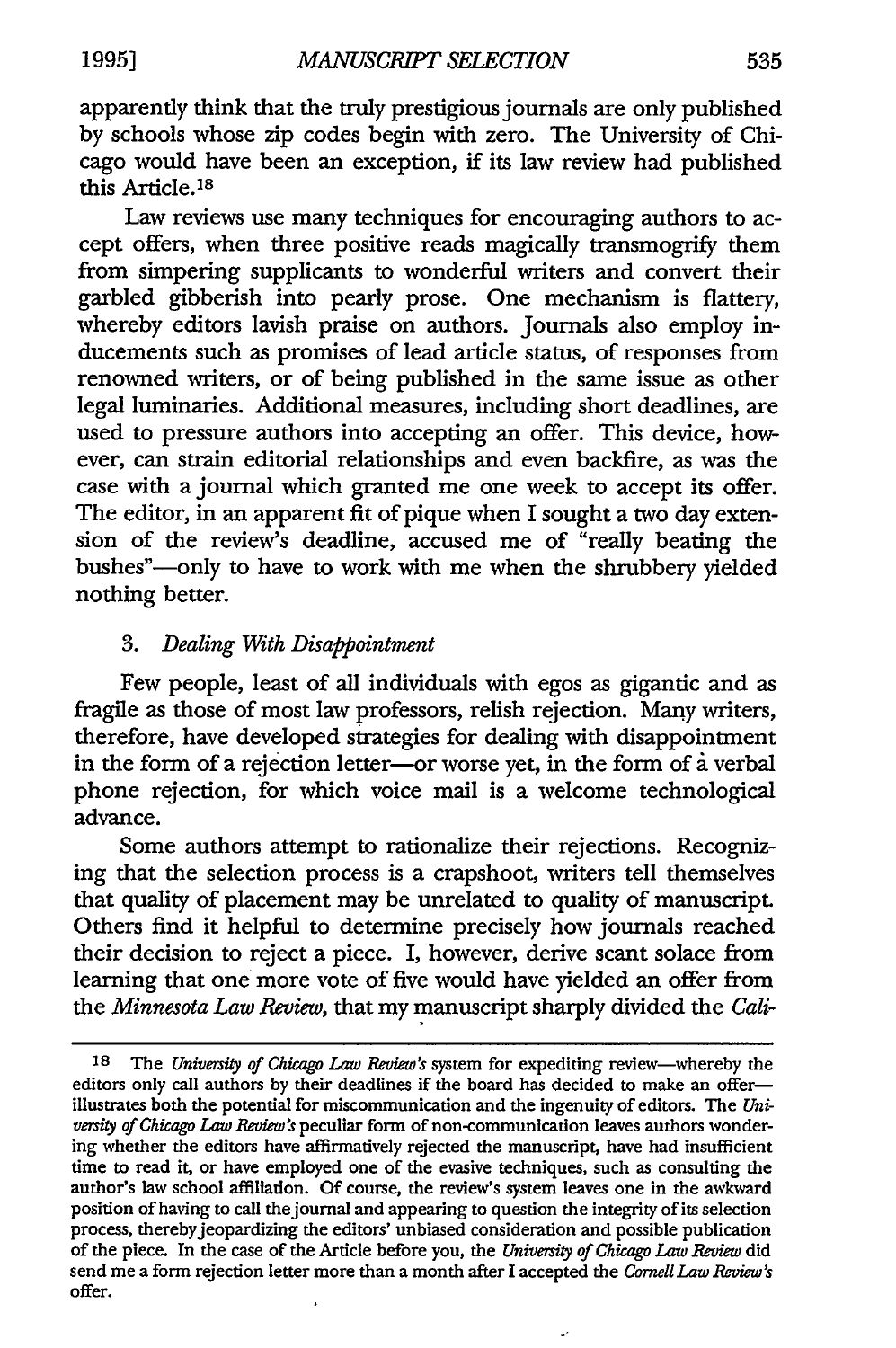*fornia Law Review's* editors, or even that it garnered much support of the *Harvard Law Review's* editorial board.19

Authors also compare the quality of pieces which journals publish with those that they reject.<sup>20</sup> Much as I despise sports analogies, one seems apropos here. Ascertaining why the *Duke Law journal* offered to print a manuscript but the less prestigious *North Carolina Law Review*  eschewed it is like trying to understand how the University of North Carolina basketball team beat Duke twice during regular season play, even though Duke finished second in the nation. Writers who make these calculations risk the sobering realization that journals which invariably reject their exquisite manuscripts continue publishing incredibly mediocre articles on identical topics. In short, efforts to comprehend rejection are futile, because it is impossible to rationalize an irrational process.

Discouraged authors may want to recall a sordid selection story of two decades ago. Professor Marc Galanter circulated a manuscript that law reviews refused to publish, while the *Yale Law journal* lectured him on its deficiencies.<sup>21</sup> Professor Galanter was vindicated when the work quickly became a cult classic in legal academia. Writers must also remember that no one perfectly places every piece. *The New*  Yorker even rejected an elegant short story submitted by the legendary Chicagoan, Saul Bellow, after he won the Nobel Prize for literature.22

# 4. *Authors' Responses*

Many authors employ numerous measures to address the above problems and to maximize their publication prospects.<sup>23</sup> The number and type of mechanisms applied depend upon a complex constellation of variables that comprise a particular writer's situation: They include the author's school affiliation, confidence in the specific piece, name recognition, and prior publication record, as well as the submission's timing, length, and subject matter.<sup>24</sup> Neophytes may em-

<sup>19</sup> Suspend your disbelief. *See* Letter from Articles Editors, *Haroard Law Review,* to Carl Tobias (Nov. 3, 1986) (original framed in author's office). For each close call, it is sobering to contemplate the hundreds of manuscripts that fail to survive first reads. *See*  Whitford, *supra* note 11, at 231.

<sup>20</sup> Few authors can be dispassionate when the manuscripts are their own.<br>21 See Marc Galanter, Why the "Houes" Come Out Ahead: Sheculations on the Lin

<sup>21</sup> *See* Marc Galanter, Why *the "Ha:ues"* Come Out *Ahead: Speculations on the Limits of* Legal *Change,* 9 LAw & Soc'v REv. 95 (1974); *see also* Stephen B. Burbank, *Introduction: "Plus Ca Change .* .• *?",* 21 U. M1ett.J.L. REFORM 509, 513 (1988) (reproducing paragraph from *Yale Law journal's* letter to Marc Galanter explaining reasons for rejection).

<sup>&</sup>lt;sup>22</sup> See Barbara Bauer & Robert F. Moss, "Feeling Rejected? Join Updike, Mailer, Oates . . .", N.Y. TIMES,July 21, 1985, § 7, at l; *see also Talk of the Tawn,* THE NEW YORKER, May 23, 1994, at 35 (reporting that Bellow left Chicago for Boston).<br><sup>23</sup> A fundamental prerequisite is willinoness

A fundamental prerequisite is willingness to participate in this ridiculous enterprise.

<sup>24</sup> Astute readers will recognize that this requires polycentric decisionmaking. *See*  Lon L. Fuller, *The Forms and Limits of Adjudication,* 92 lIARv. L. REv. 353, 393-404 (1978).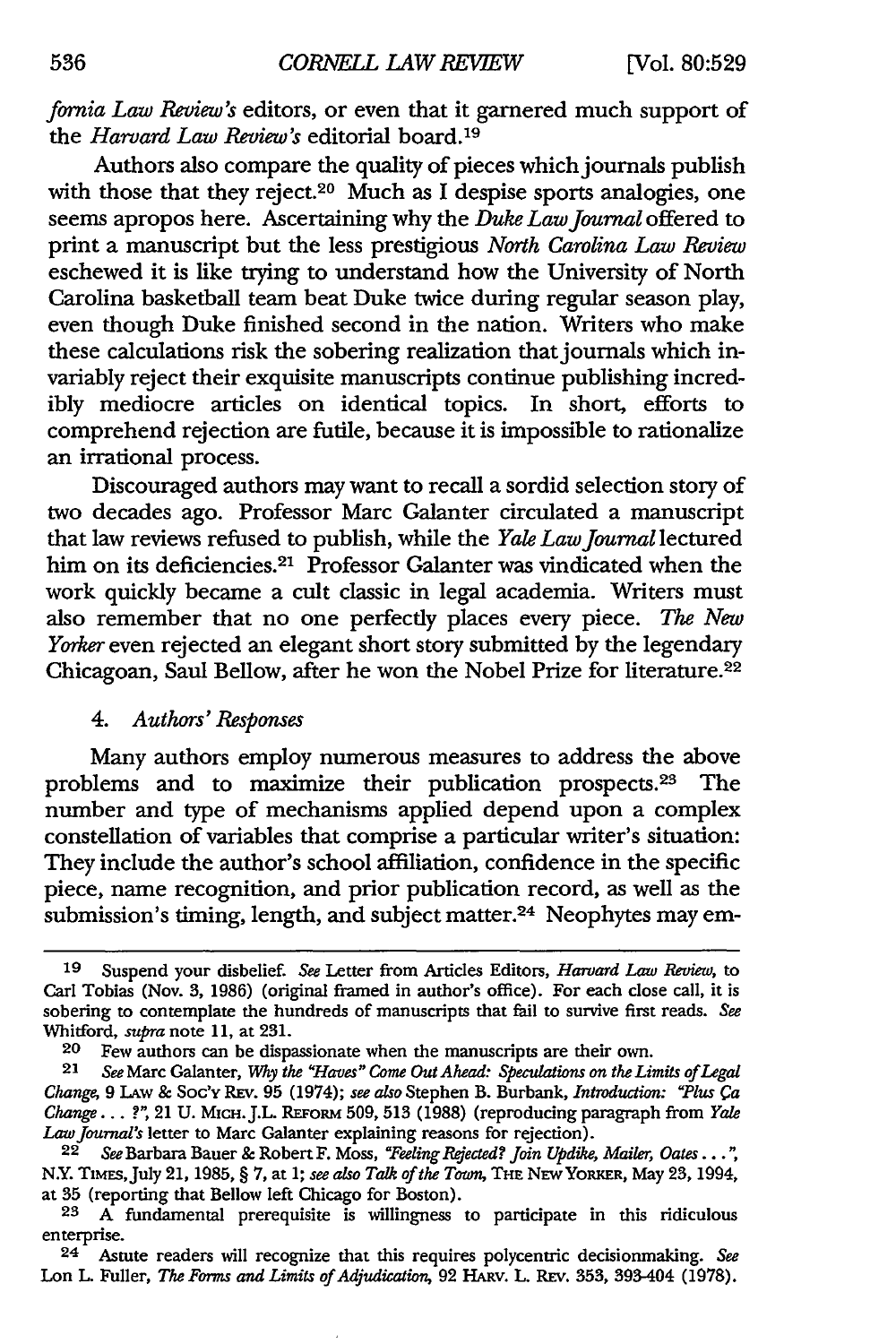ploy various techniques, some of which are too sordid or silly to divulge, 25 but phone calls from Harvard professors with draft manuscripts will evidently suffice. 26 Although the full range of techniques is too broad to explore, brief examination of the more common practices is warranted.

When preparing and submitting pieces, authors invoke special mechanisms to facilitate prompt offers. Certain writers-especially scholars who are affiliated with non-elite schools but who have strong publication records—enclose copies of their resumes.<sup>27</sup> Quite a few authors expend enormous energy carefully crafting elegant cover letters which extol the virtues of their manuscripts. One masochistic writer even makes lemonade from pieces that journals consider lemons: He specifically solicits the reasons why law students reject his manuscripts and capitalizes on this information to improve his papers. The technique is so efficacious that it has led to publication in several elite reviews. <sup>28</sup>

Once writers have sent pieces, they must wait for an offer. Many authors employ strategies, which enjoy varying degrees of propriety, for accelerating the process. Some writers rely on faculty at other institutions to "walk over" the authors' work to journals at those schools, and even to recommend publication. A small number of writers depend on offers from journals published in their own institutions. Numerous authors, who do not receive expeditious commitments, tender copies of manuscripts to additional reviews. If offers are still not forthcoming, writers may wait and resubmit the same article to the same journals when new editorial boards have been selected.29 When all else fails, a few authors apparently lie, as Professor Lindgren suggests one desperate writer did.30

Some authors accept their initial offers, but most attempt to secure commitments from more prestigious journals. Several factors preclude thorough analysis of leveraging. I already mentioned certain of its aspects, including the risks of divulging offerors.<sup>31</sup> Other features, such as targeting journals, require decisionmaking analogous to

<sup>25</sup> I plead guilty to protecting the guilty. Authors who will he writing long after editors have published their volume of the law review and are earning millions as practicing attorneys have more secrets, and greater need to protect them, than editors. Besides, readers might think that I actually use these techniques.<br>26 See Lindgren, subra note 1, at 530 (story nun

<sup>26</sup> *See* Lindgren, *supra* note 1, at 530 (story number 13).

<sup>27</sup> *See supra* note 2.

<sup>28</sup> For examples of other practices, see *supra* notes  $\dagger$ , 11.<br>29 Board turnover annually serves un a fresh crop of editor

<sup>29</sup> Board turnover annually serves up a fresh crop of editors, thus providing boundless possibilities. Like fans of the 1950s Brooklyn Dodgers who nearly always lost the World Series to the New York Yankees, authors can take comfort in the famous cry, "wait 'til next year." *See* Carl Tobias, *Elixir for the Elites,* 76 lowA L. REv. 353, 354 (1991).

<sup>30</sup> *See* Lindgren, *supra* note 1, at 534.

See supra note 16 and accompanying text.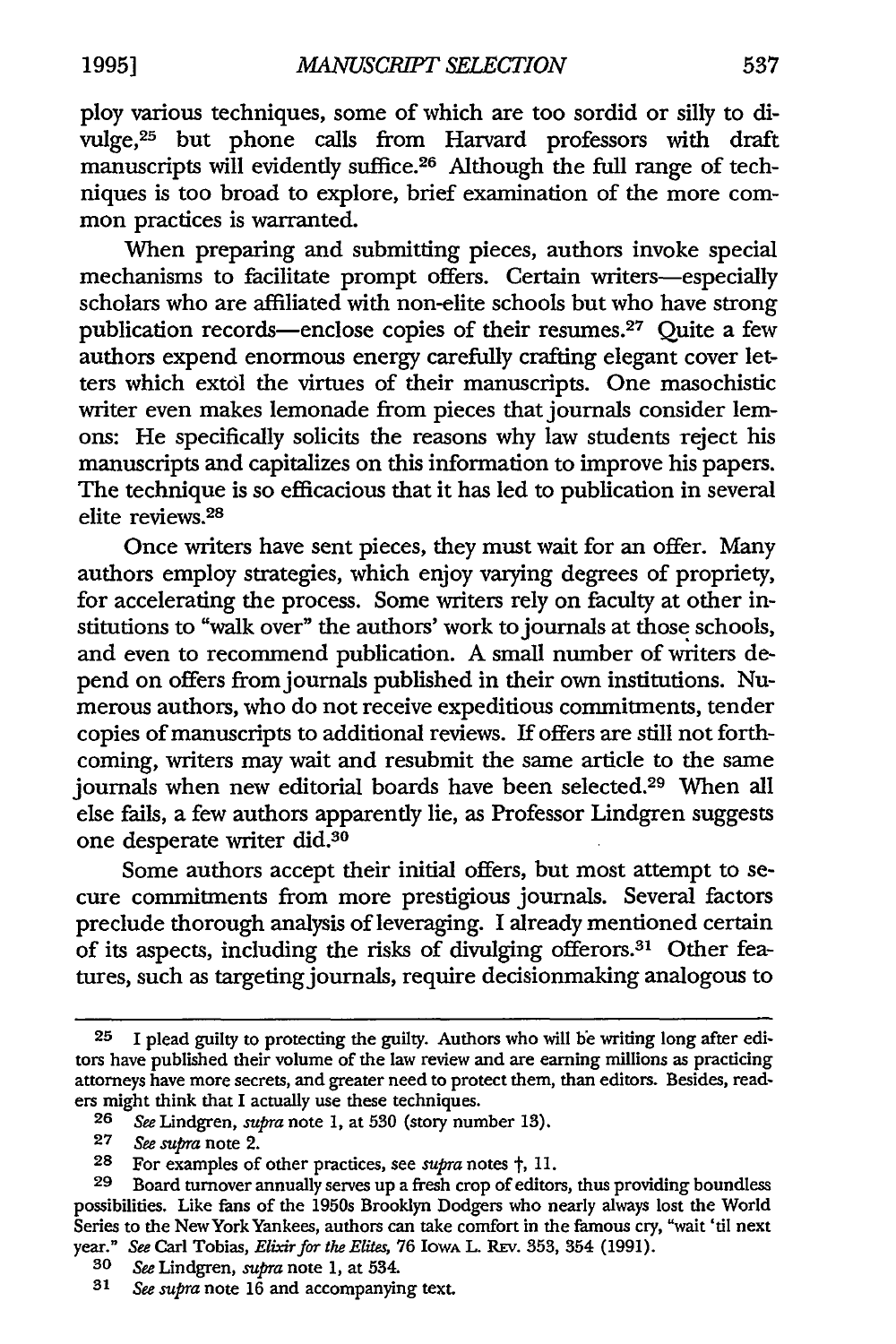that evaluated above.32 Limitations on the *Cornell Law Review's* space, my time, and readers' interest also obtain. In short, full treatment must await future exposition.33

# AN AFTERWORD ON ARTICLE EDITING

The editing process serves up its own perverse delights.<sup>34</sup> Editors throughout the law review hierarchy have egregiously edited my elegant work. I once devoted weeks to a prestigious journal's first edit, effectively returning the manuscript to its original form. My crucial changes involved editorial suggestions which captured precisely the opposite meaning from that initially intended and which transformed my flawless phrasing into meaningless meandering. After several days, I reached the dreaded realization that the editors' inability to comprehend the piece necessitated my line-by-line review against the original document. I also reconverted many sentences to active from passive voice and reinserted some complete sentences.35

My favorite story, however, involves a manuscript that a review solicited from me as one of numerous responses to an article which it had printed earlier.36 I spent January preparing a cogent draft. That spring the editorial staff undertook three edits, which I then revised, promptly and fully responding to all of the board's questions. In June, I received a letter informing me for the first time that my piece was much longer than the other responses, demanding that I submit many changes in one week, and intimating that the journal might miss its deadlines if I failed to comply. A prompt call to the executive articles editor literally caught her as she was going out the door for several weeks of sequestered bar examination study. The editor promised to edit the manuscript and to ensure that it went to page proofs after the bar in exchange for my making the requested modifications.

I spent another week reworking the piece and sent it to the editor who "input" my changes, which she characterized as "very helpful." I

Writers who leverage apparently rely on variables such as their energy and time and offerors' perceived prestige. For example, authors who want early publication or who have limited patience inform every journal that is more prestigious than the offeror of its deadline and accept the best offer received by the deadline. *See supra* note 24 and accompanying text.

 $33$  I have other pragmatic, and even banal, reasons, such as the need to preserve absurd topics for future work and to keep my small but select readership in suspense. *See also supra* note 25 (protecting guilty and sordid secrets).

 $34$  For valuable treatment, see Carol Sanger, *Editing*, 82 GEO. L.J. 513 (1993).<br>35 Most authors have had analogous experiences with reviews at all levels of the

Most authors have had analogous experiences with reviews at all levels of the hierarchy, but less prestigious journals generally commit similar mistakes in the name of style.

 $36$  It would be imprudent to reveal the review's name. After all, some day the journal might actually extend me an offer and I may accept.